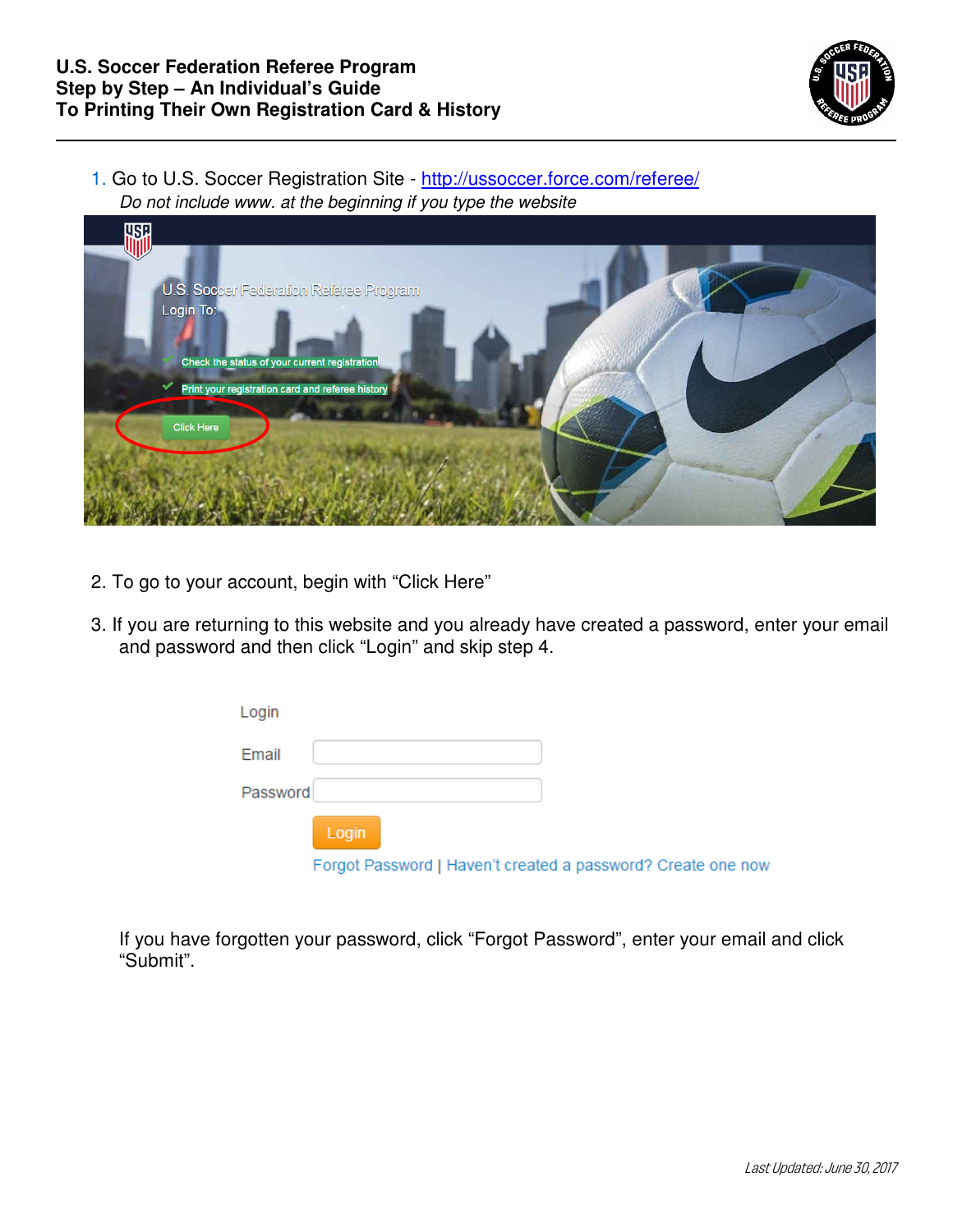

4. Even if you have been a referee before and have logins on other sites, you need to create a password the first time you login to this site. In order to do so, click "Haven't created a password? Create one now".

| Login    |                                                                     |
|----------|---------------------------------------------------------------------|
| Email    |                                                                     |
| Password |                                                                     |
|          | Login<br>Forgot Password Haven't created a password? Create one now |

i. Enter the information requested in the "Existing Referee" box and click Next

| Get Started                                                                                                                                                      |  |
|------------------------------------------------------------------------------------------------------------------------------------------------------------------|--|
| <b>Existing Referee</b>                                                                                                                                          |  |
| If you have a valid USSFID number, you can:<br>1. Check the status of your current registration<br>2. Print a copy of your registration card and referee history |  |
| Enter the first two letters<br>of your last name                                                                                                                 |  |
| Enter your USSF ID with<br>no dashes<br>Example: 2013532343242987<br>Forgot USSF ID?                                                                             |  |
| Next                                                                                                                                                             |  |

ii. Review the pre-populated User Information. At the bottom, make sure your email address is current or your main email because it will be used to login when you return to the site. Then create and confirm your password. Click "Submit".

If you share an email address with one or more family member(s), you will only be able to use that email for one account.

| Email            | referee@ussoccer.org |  |  |  |  |
|------------------|----------------------|--|--|--|--|
| Password         |                      |  |  |  |  |
| Confirm Password |                      |  |  |  |  |
| <b>Submit</b>    |                      |  |  |  |  |